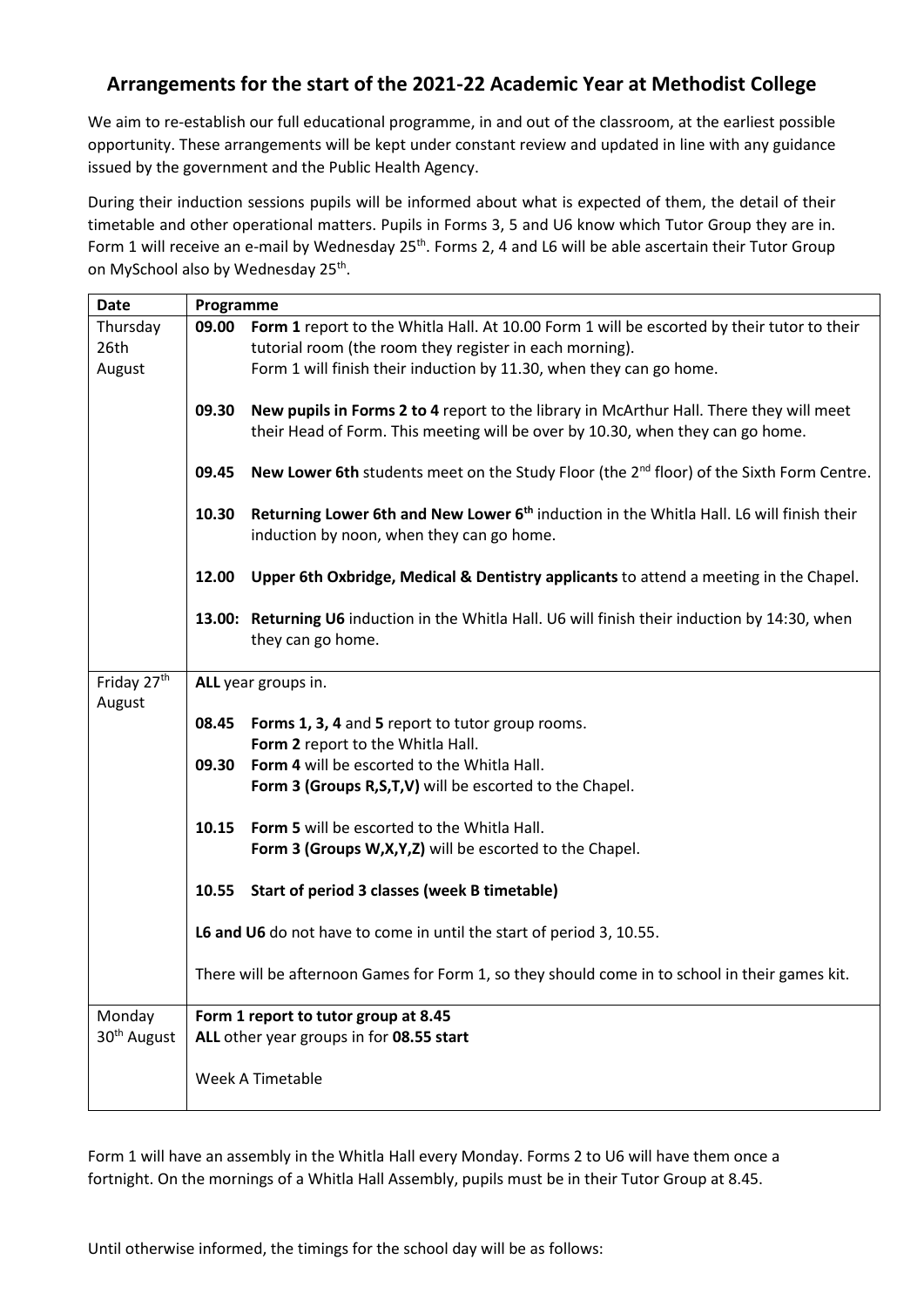|                       | Monday – Thursday | Friday         |
|-----------------------|-------------------|----------------|
| Staff in tutor room   | 08:50             | 08:40          |
| Tutor group           | $08:55$ to $9:10$ | 08:45 to 08:55 |
| Period 1              | $9:10$ to $10:00$ | 08:55 to 09:45 |
| Period 2              | 10:00 to 10:50    | 09:45 to 10:35 |
| <b>BREAK</b>          | 10:50 to 11:10    | 10:35 to 10:55 |
| Period 3              | 11:10 to 12:00    | 10:55 to 11:45 |
| Period 4A/Early lunch | 12:00 to 12:50    | 11:45 to 12:35 |
| Late lunch/Period 4B  | 12:50 to 13:35    | 12:35 to 13:20 |
| Period 5              | 13:35 to 14:25    | 13:20 to 14:10 |
| Period 6              | 14:25 to 15:15    | 14:10 to 15:00 |

# **FORM TEAMS**

#### **JUNIOR SCHOOL**

| <b>Head of Junior School</b>         |                                                                |                 | Miss J McDonald |                 |                                        |                                                         |                 |  |
|--------------------------------------|----------------------------------------------------------------|-----------------|-----------------|-----------------|----------------------------------------|---------------------------------------------------------|-----------------|--|
|                                      | <b>Head of Form</b>                                            |                 |                 |                 | <b>Deputy Head of Form</b>             | <b>Form Tutor</b>                                       |                 |  |
| Form 1                               | Mr N Thompson                                                  |                 |                 | Mrs P Hammond   |                                        | Mrs J Campton                                           |                 |  |
| Form 2                               | Mrs E McKay                                                    |                 |                 | Mrs L Callaghan |                                        | Miss A McIntyre (acting)                                |                 |  |
| Form 3                               | Mr A Gallagher                                                 |                 |                 |                 | Mr J McKee (acting)                    | Mr R Livingston                                         |                 |  |
|                                      | <b>Form 1 Tutor Groups and Rooms</b>                           |                 |                 |                 |                                        |                                                         |                 |  |
| 1 <sub>R</sub>                       | Mrs Campton (MTuWF)/<br>Mrs Scott (Th)                         | <b>R35</b>      | 1W              |                 | Mr P Ferguson                          |                                                         | R <sub>25</sub> |  |
| 1S                                   | Miss K Walker                                                  | <b>R28</b>      |                 | 1X              | Mrs G Braband                          |                                                         | R <sub>24</sub> |  |
| <b>1T</b>                            | Mrs R Burton (MTuThF)/<br>Mrs Scott (W)                        | <b>R38</b>      |                 | <b>1Y</b>       | Miss J Richmond                        |                                                         | <b>R33</b>      |  |
| 1V                                   | Mrs J Kelly                                                    | R <sub>26</sub> |                 | 1Z              | Mr N Wright (MTuThF)/<br>Mrs Marsh (W) |                                                         | R21             |  |
| <b>Form 2 Tutor Groups and Rooms</b> |                                                                |                 |                 |                 |                                        |                                                         |                 |  |
| 2R                                   | Miss A McIntyre                                                | A10             |                 | 2W              | Miss G Curran                          |                                                         | A15             |  |
| 2S                                   | Mrs C Harte (WThF)/<br>Mrs J Evans (MTu)                       | A11             |                 | 2X              |                                        | Mr N Hawthorne (MWF/MThF)/<br>Miss LHamilton (TuTh/TuW) | A16             |  |
| 2T                                   | Dr M Devlin                                                    | A12             |                 | 2Y              | Miss U Corrigan                        |                                                         | A18             |  |
| 2V                                   | Mr R McComiskey (WTh/WThF)/<br>A13<br>Dr C Triguero (MTuF/MTu) |                 |                 | 2Z              | Mr W Latimer                           |                                                         |                 |  |
| <b>Form 3 Tutor Groups and Rooms</b> |                                                                |                 |                 |                 |                                        |                                                         |                 |  |
| 3R                                   | Mr R Livingston                                                | A20             |                 | 3W              | Mrs C Webster                          |                                                         | A25             |  |
| <b>3S</b>                            | Mrs L Livingstone (TuW/MTuW)<br>Miss R Keaveney (MThF/ThF))    | A21             |                 | 3X              | Mrs N Bedi (MF/MTuF)/                  | Mrs R Greig (TuWTh/WeTh)                                | A26             |  |
| 3T                                   | Mrs J Marrs                                                    | A22             |                 | 3Y              | Miss S McGrath                         |                                                         | A27             |  |
| 3V                                   | A24<br>R Devlin                                                |                 |                 | 3Z              | Mr E Marron                            |                                                         | A28             |  |

# **MIDDLE SCHOOL**

| <b>Head of Middle School</b> | Mrs L Forsythe |
|------------------------------|----------------|
|                              |                |